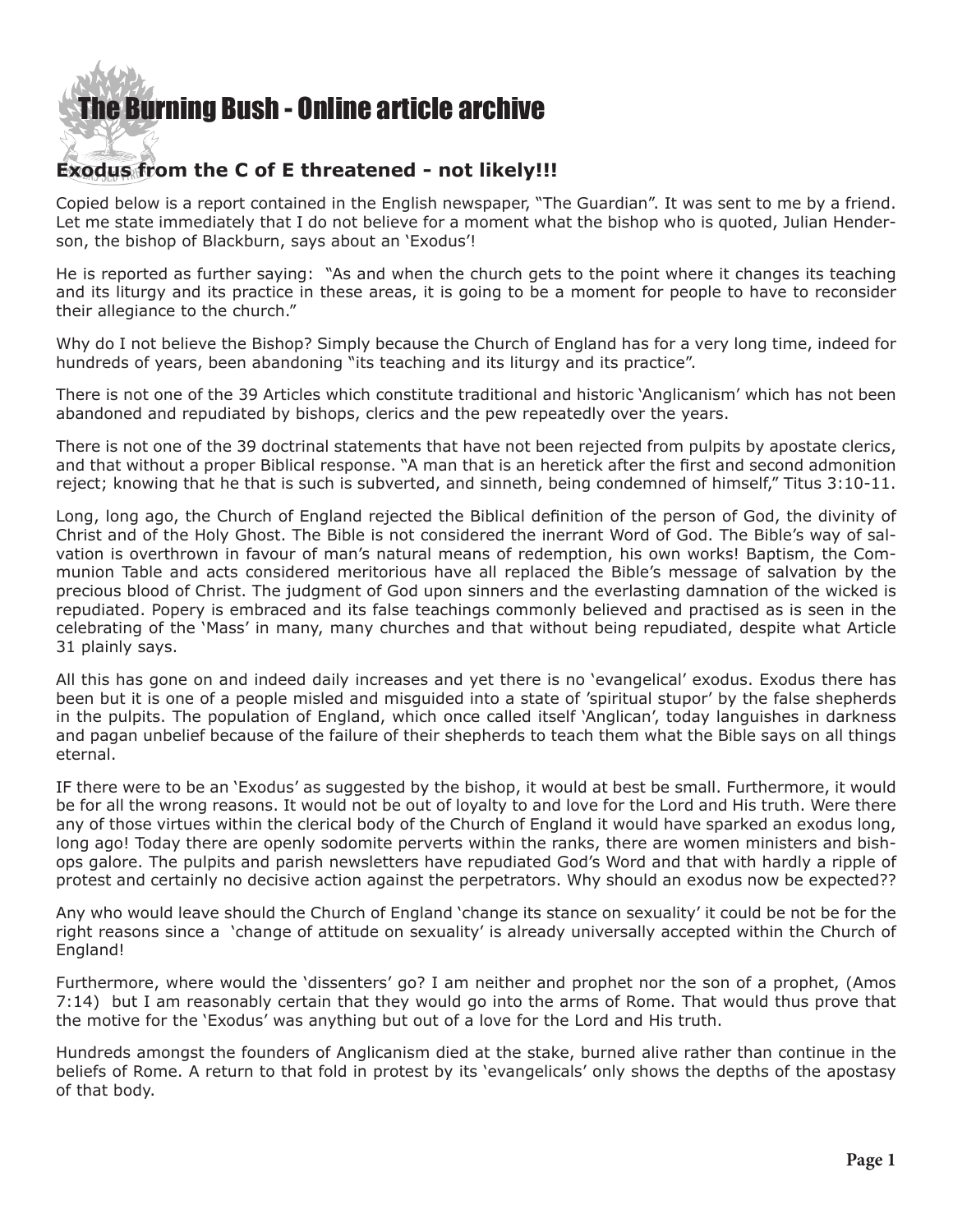

Dear Christian, we must face up to the fact that what happened to the professing Church in Israel, when it rejected and crucified the Saviour, is now happening to the Gentile Church as it follows the Jewish apostasy. Paul, the apostle of the Gentiles, spoke of this in Romans 11:13-22.

"For I speak to you Gentiles, inasmuch as I am the apostle of the Gentiles, I magnify mine office: if by any means I may provoke to emulation them which are my flesh, and might save some of them. For if the casting away of them be the reconciling of the world, what shall the receiving of them be, but life from the dead? For if the firstfruit be holy, the lump is also holy: and if the root be holy, so are the branches. And if some of the branches be broken off, and thou, being a wild olive tree, wert graffed in among them, and with them partakest of the root and fatness of the olive tree; boast not against the branches. But if thou boast, thou bearest not the root, but the root thee. Thou wilt say then, The branches were broken off, that I might be graffed in. Well; because of unbelief they were broken off, and thou standest by faith. Be not highminded, but fear: for if God spared not the natural branches, take heed lest he also spare not thee. Behold therefore the goodness and severity of God: on them which fell, severity; but toward thee, goodness, if thou continue in his goodness: otherwise thou also shalt be cut off."

Please note especially the underlined words.

Today, 'organised' religion within Christendom is apostate with the exception of a few separated remnant branches holding fast to God's Word. So it is to be in the day of Christ's return in glory and power. "Nevertheless when the Son of man cometh, shall he find faith on the earth?" Luke 18:8. That absence of fidelity to the truth of God is found everywhere today. What Jude said in the first century may be repeated and amplified in this twenty-first century. "Beloved, when I gave all diligence to write unto you of the common salvation, it was needful for me to write unto you, and exhort you that ye should earnestly contend for the faith which was once delivered unto the saints. For there are certain men crept in unawares, who were before of old ordained to this condemnation, ungodly men, turning the grace of our God into lasciviousness, and denying the only Lord God, and our Lord Jesus Christ," verses 3-4.

Dear Christian, hear the Saviour's Word to all His faithful ones today. "But that which ye have already hold fast till I come," Revelation 2:25.

## **Bishop says C of E change of stance on sexuality would spark exodus**

## **Bishop of Blackburn says he and others would have to 'reconsider their allegiance'**

## **[The Guardian](https://www.theguardian.com/world/2020/nov/23/bishop-says-c-of-e-change-of-stance-on-sexuality-would-spark-exodus)**, 23rd November 2020

A Church of England bishop has said he and other conservative evangelicals may leave the church if it changes traditional teaching on sexuality and identity.



Julian Henderson, the bishop of Blackburn, said such a move would be "a moment for people to have to reconsider their allegiance to the church".

He made the comments in a slick 30-minute video, produced by the C of E Evangelical Council (CEEC), which sets out orthodox biblical teaching on sexuality and relationships.

**[The Beautiful Story](https://www.youtube.com/watch?v=VI8bb65vOiE)** urges evangelical members of the church to stand for election to the C of E's ruling body, the General Synod, in order to oppose and vote against any change to traditional teach-